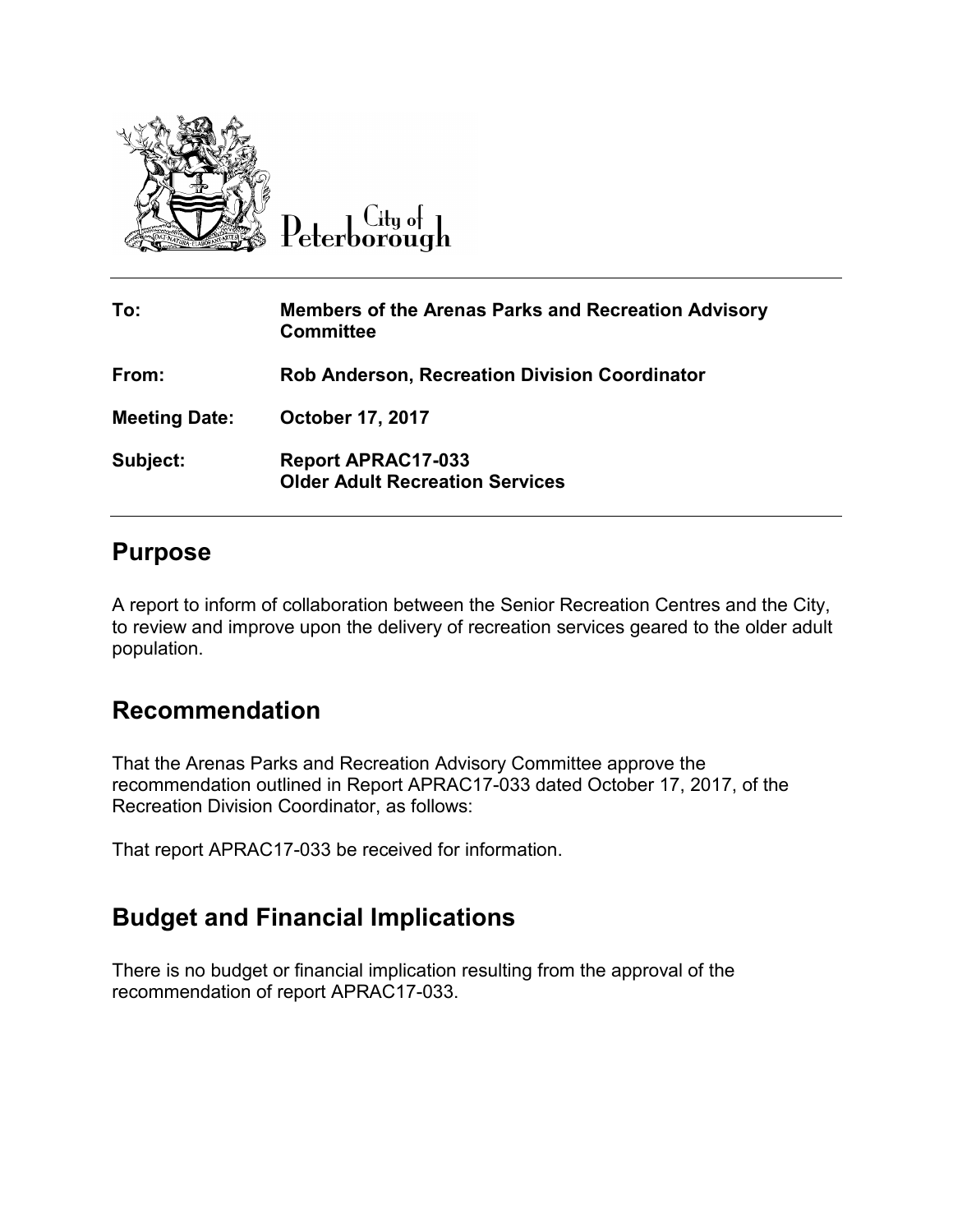# **Background**

In 2016, City staff invited representatives from each of the three Senior Recreation Centres, Activity Haven, Mapleridge, and Whitlaw Mariners to meet collectively to discuss opportunities to improve on the provision of services to the community's older adult population. Each organization had individually identified to City Staff their operational challenges. There were common themes among the identified challenges. Therefore, Staff believed a collaborative approach to addressing the challenges may be the most effective action. Representatives from the Peterborough Sport and Wellness Centre (PSWC) were invited to participate, as the PSWC also provides recreational programming suitable for older adults. Such action is in keeping with Vision 2025, and the Age Friendly Plan.

#### **Leisure Trends and the Older Adult**

In January 2017, a presentation on Leisure Trends for Older Adults was made to the group by Mr. Robert Lockhart, who was the lead consultant on the City's Vision 2025 project. Mr. Lockhart volunteered his time to prepare the information and make the presentation. The details of Mr. Lockhart's research are attached as Appendix "A".

#### **Collaborative Actions**

As a result of the information provided on leisure trends for older adults over the next ten years, it was recognized by the three Senior Recreation Centres and City Staff that collectively we need to consider:

- How well will current older adult facilities meet the evolving social and leisure interests, perspectives and values of older adults;
- The types of activities that can be supported, the capacity of current facilities, their ability to be enlarged and/or renovated, location and accessibility, and their stand-alone nature; and
- How well will current programs relate to the evolving social and leisure interests & perspectives of older adults?

A working group was established, consisting of representation from each organization to prepare an Ontario Trillium Grant application for funding to secure a consultant to conduct a study and prepare an older adult recreation service and facility strategy, with focus on:

- Recreation, culture and social services in the public, non-profit and commercial sectors.
- Link the research and recommendations to other relevant studies, plans and policies.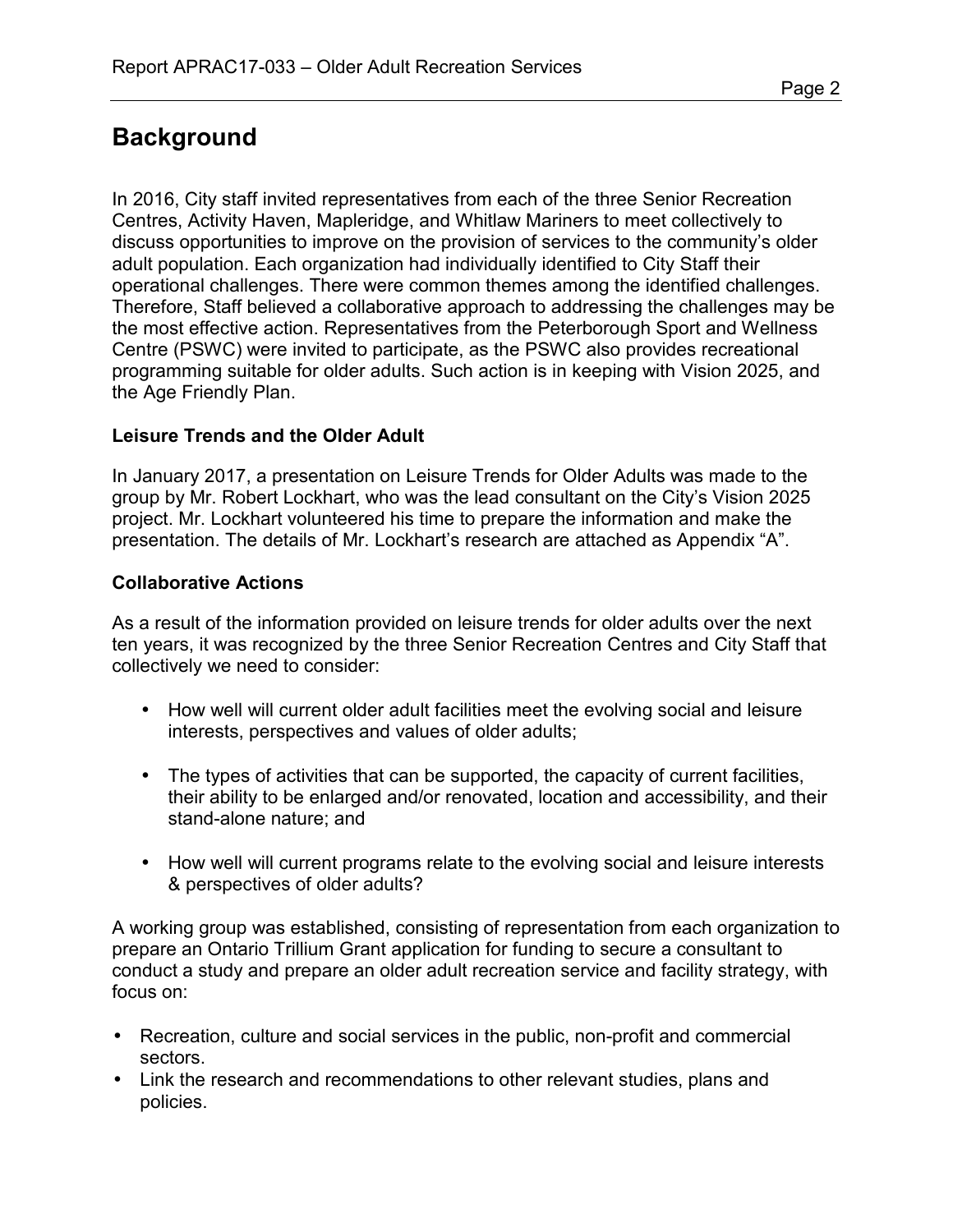- Research and assess the evolving role and interrelationships of service providers including the current service delivery model (system-wide and individual providers).
- Research service delivery models in other urban municipalities.
- Research and assess the current supply of facilities, programs and services in the study area.
- Research and analyze facility use and program participation patterns, as well as membership patterns in older adult organizations in the study area.
- Research the rapidly growing and changing older adult market, and the evolving interests and perspectives of current and future older adults (the demand assessment must include an effective stakeholder and community consultation program).
- Assess current strengths and challenges, as well as future trends and opportunities in the study area.
- Building on current strengths and future opportunities, and addressing identified challenges and needs - recommend an effective Regional Older Adult Services and Facility Provision Strategy – encompassing:
	- preferred roles and interrelationships of service providers incorporating opportunities for partnerships and other types of strategic alliances;
	- the role of volunteers and ways to optimize this resource;
	- required culture and recreation programming and related services;
	- required culture and recreation facilities and a preferred regional facility provision model (for indoor and outdoor facilities) – not including conceptual design of facility solutions;
	- marketing and communications;
	- ongoing research and planning;
	- application of new digital technology to all aspects of this sector;
	- high level cost implications and other required supports; and
	- an actionable implementation strategy.

It is anticipated the cost to conduct the study and develop a strategy would cost approximately \$75,000. Activity Haven has offered to be the lead applicant on the funding grant to conduct the work. The City can partner, but is categorically ineligible to be the lead.

## **Summary**

The City and the three Senior Recreation Centres are working collaboratively to conduct a study and prepare an older adult recreation service and facility strategy, designed to better align with the evolving leisure trends for older adults over the next ten years. If the grant to fund the study and strategy is approved, a consultant will be secured and the work will take place throughout 2018.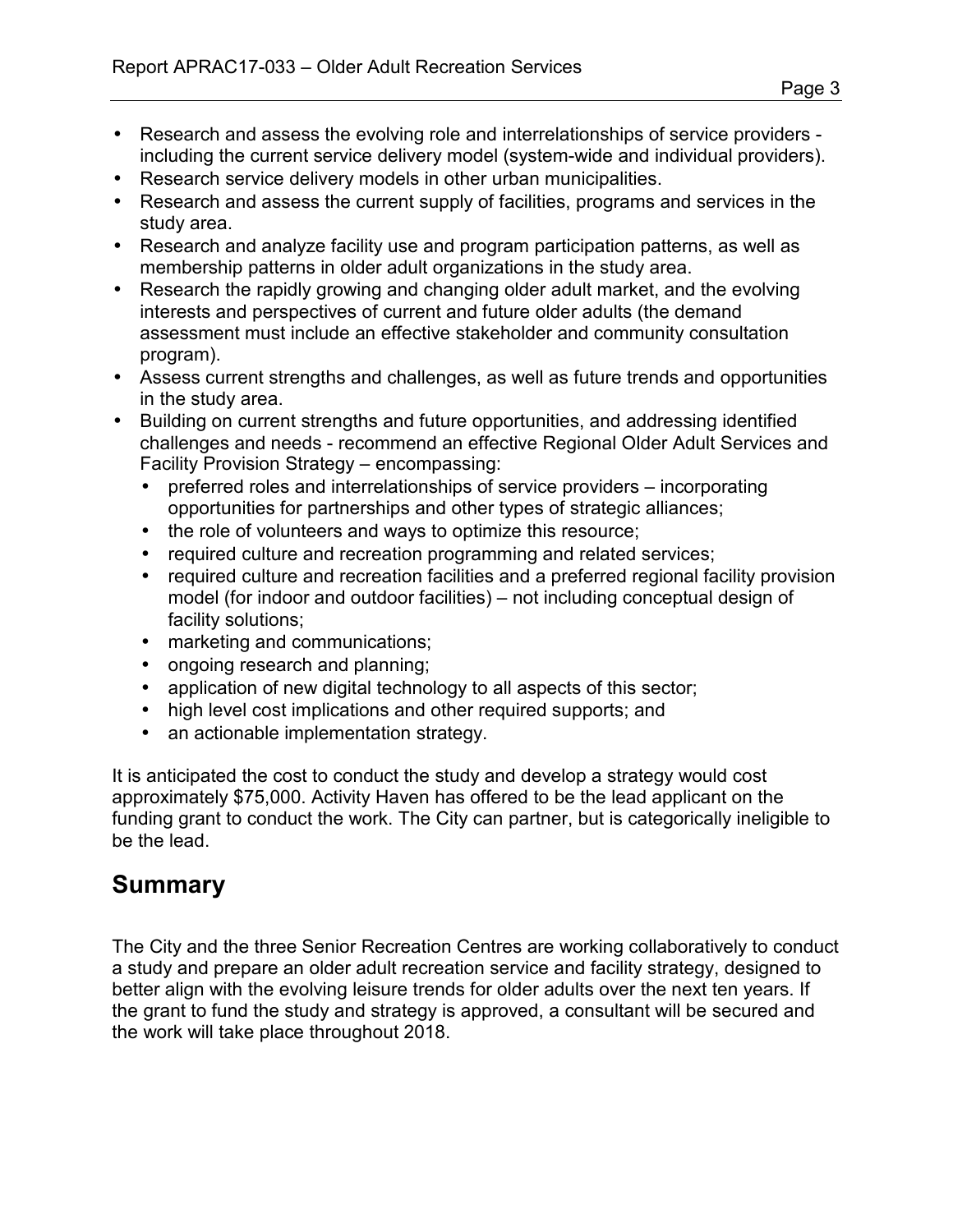Submitted by,

Rob Anderson Recreation Division Coordinator

Contact Name: Rob Anderson Phone: 705-742-7777 Ext. 1833 Toll Free: 1-855-738-3755 Fax: 705-748-8824 E-Mail: randerson@peterborough.ca Attachments:

Appendix A – Leisure Trends and the Older Adult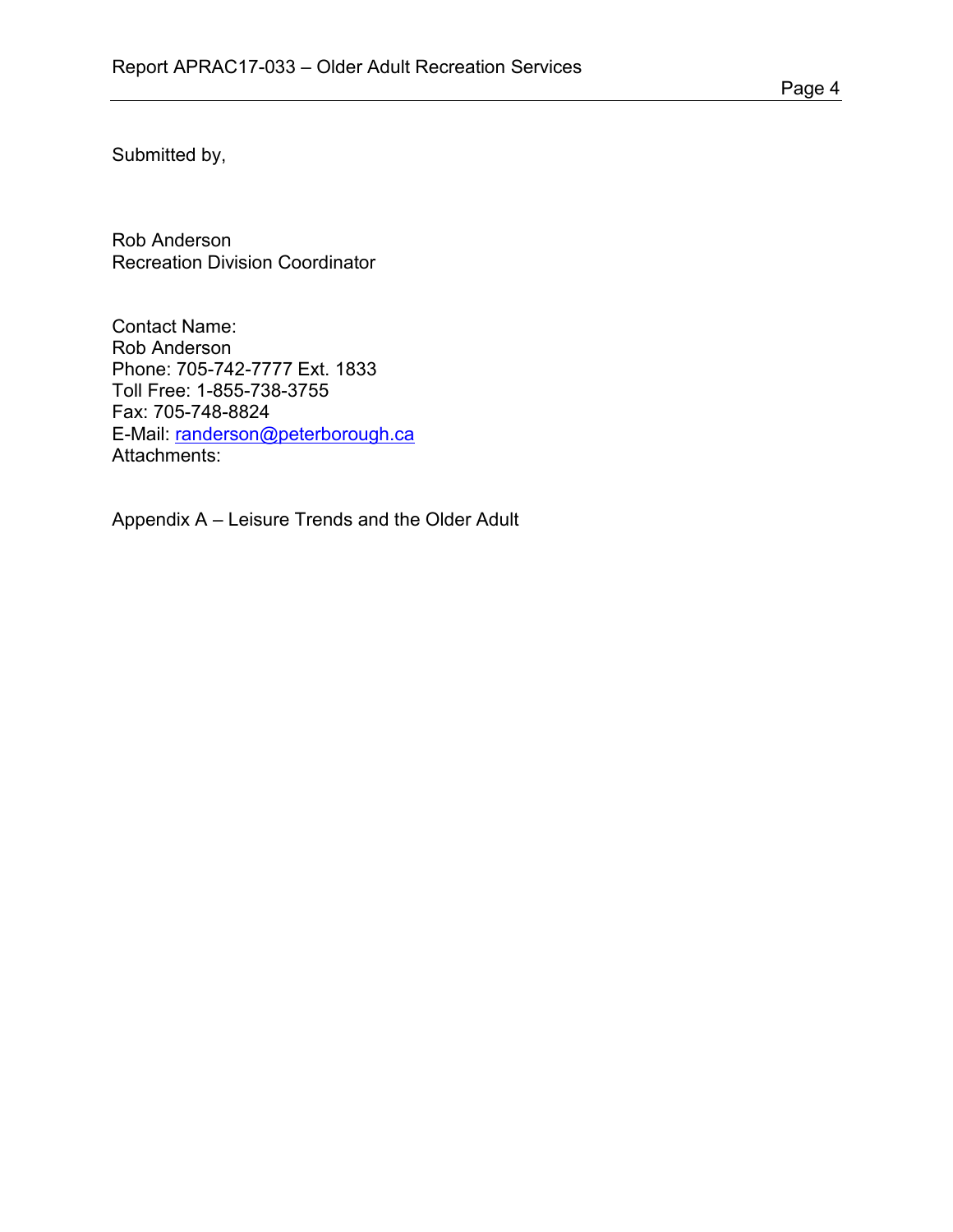### **Appendix A**

# **Leisure Trends and the Older Adult**

The older adult market is comprised of many sub-markets, each with their own perspectives and leisure interests, with the 'age' sub-markets influenced on the generation that each represents. The social and leisure interests of other sub-markets are influenced by gender, culture, income, physical and mental ability and degree of mobility. The big Baby Boom generation (age 51-70 in 2017) will increasingly influence the senior adult population with their characteristics; values; perspectives; and social, leisure and wellness interests. Within four years, this generation will be completely within the age considered 'older adult'.

The older adult market is becoming more ethnically diverse. Influenced by the Baby boom generation, older adults will represent a wider range of leisure interests and, in many cases, a higher level of involvement in and commitment to their most favourite activities. This generation is more demanding and has higher expectations for services and facilities than any previous senior adult market. Boomers are more physically active and generally healthier, and will seek wellness and other opportunities to help extend life. Some will have a greater ability to pay for their favourite leisure and wellness interests and activities (although some sectors of the older adult market will continue to be financially insecure). This emerging market of older adults is generally better educated and more globally aware, and has a greater interest in life-long learning and an appetite for information, a stronger ecological and environmental ethic, is more self-motivated, and more likely to be looking for personal and spiritual fulfillment. Many are more likely to continue working, even if part time, and may be less likely to offer as much of their spare time for volunteering as previous generations of older adults. They will be more independent, technologically savvy and mobile. All of this is in comparison to the 'traditional' seniors, many of whom are the parents of the Baby Boom generation, and have been the principle customers of our seniors' centres and programs for many years. Marketing professionals have branded the new senior adult as 'Boomers with zip' or 'Zoomers'.

The last of the Baby Boom generation will age out of the older adult market in 40-50 years, depending on longevity. The percentage of older adults will continue to increase after 2031, but more slowly. By 2035, the leading edge of the big Millennial generation with be age 55 and will begin to replace the aging Baby Boom generation as the next wave of older adults.

One of the principle and rapidly growing sub-markets of older adults is the frail elderly as life expectancy increases and the Baby Boom generation reaches that phase of their life cycle. The age 85+ population is projected by Statistics Canada to triple in size by 2056.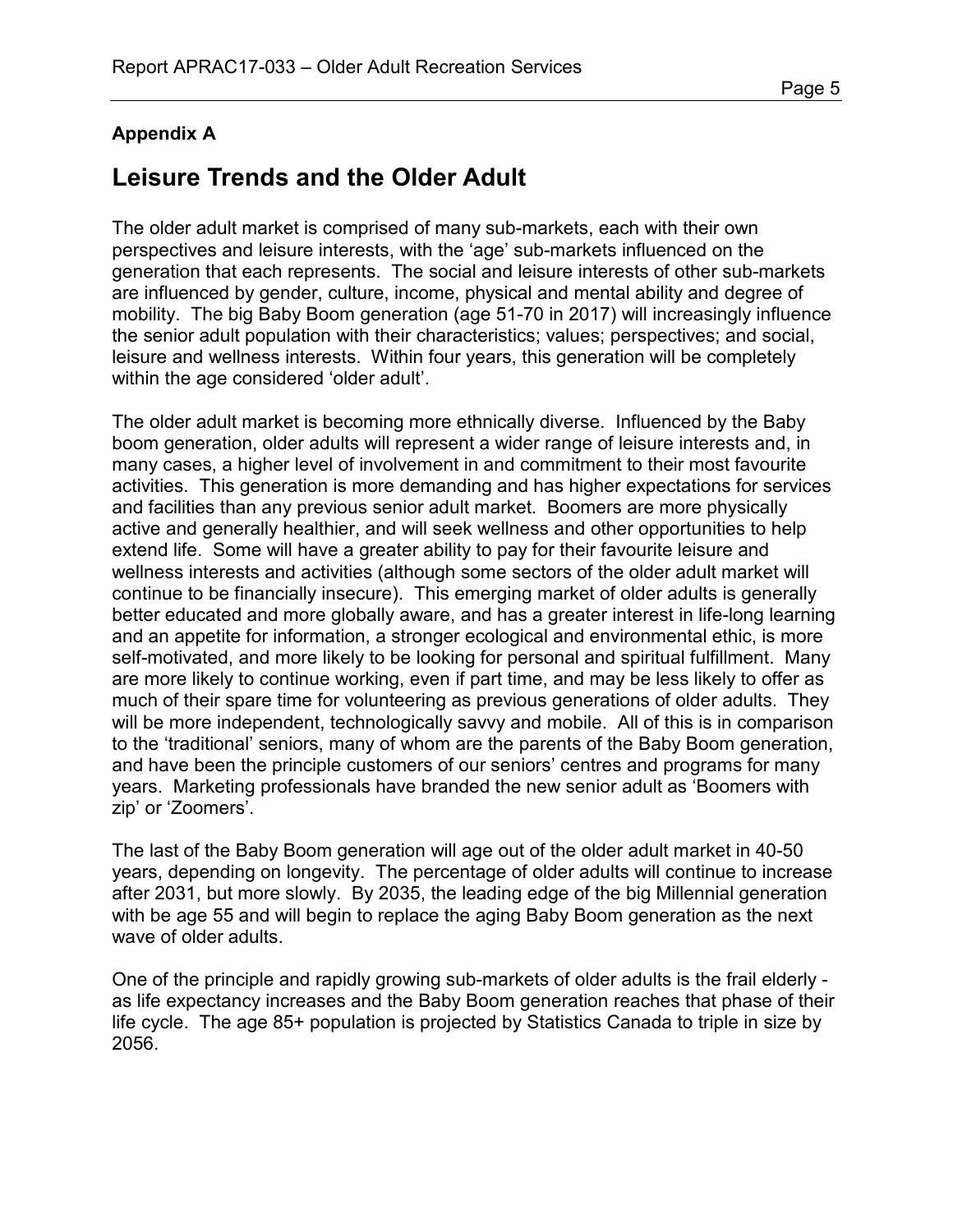## **A Transition is Underway**

What is anticipated is that most of the leisure interests that have been characteristic of pre-Baby Boom seniors will remain relatively strong for another decade or so, but then they will gradually decline in popularity as that sector of the older adult market gradually ages out of significant involvement in leisure activities. Over the next decade, the interests and perspectives of the Baby Boom generation will continue to augment and eventually replace some of the interests that have traditionally been the focus of social and recreation programming and activities for older adults. Educational programs will become more popular than card and board games, and pickleball will become more popular than shuffleboard and carpet bowling. Participation in golf, curling and lawn bowling will decline, while participation in water aerobic programs, attending festivals, cycling and gardening will increase.

### **Trends in Leisure Interests**

For this new generation of older adults, there should be *increasing* **interest** in the following types of leisure activities:

- § Activities and programs that support mental wellbeing and life-long learning (formal and informal)
- § Programs focused on spirituality (meditation, mindfulness), wellness, holistic health and mind-body integration (Yoga, NIA, Pilates, Tai Chi)
- § Fitness and wellness activities and programs all types and tailored to age-specific requirements – from floor-based to full-service strength and conditioning – Zoomers tend to lean toward more individualized activities (workout areas, indoor running/walking tracks) rather than group fitness programs
- § Linear recreation activities for fitness and pleasure (walking, jogging, running, crosscountry skiing, walking with poles, and cycling)
- § Lower intensity gym sports (e.g., pickleball and badminton as a replacement for tennis, squash and racquetball)
- § Aquatic activities, especially fitness-oriented and therapeutic including the full range of water aerobic programs
- § Intergenerational programs, as well as programs that are not segregated by age, but rather by ability and interest
- § Socializing with friends
- § Reading
- § Visiting libraries
- § Internet research and learning
- § Computer use (games, Internet, wide range of programs)
- § Visiting art galleries and shows
- § Visiting museums and historical re-enactments
- § Attending and participating in festivals
- § Learning about other cultures and participating in related programs, activities and events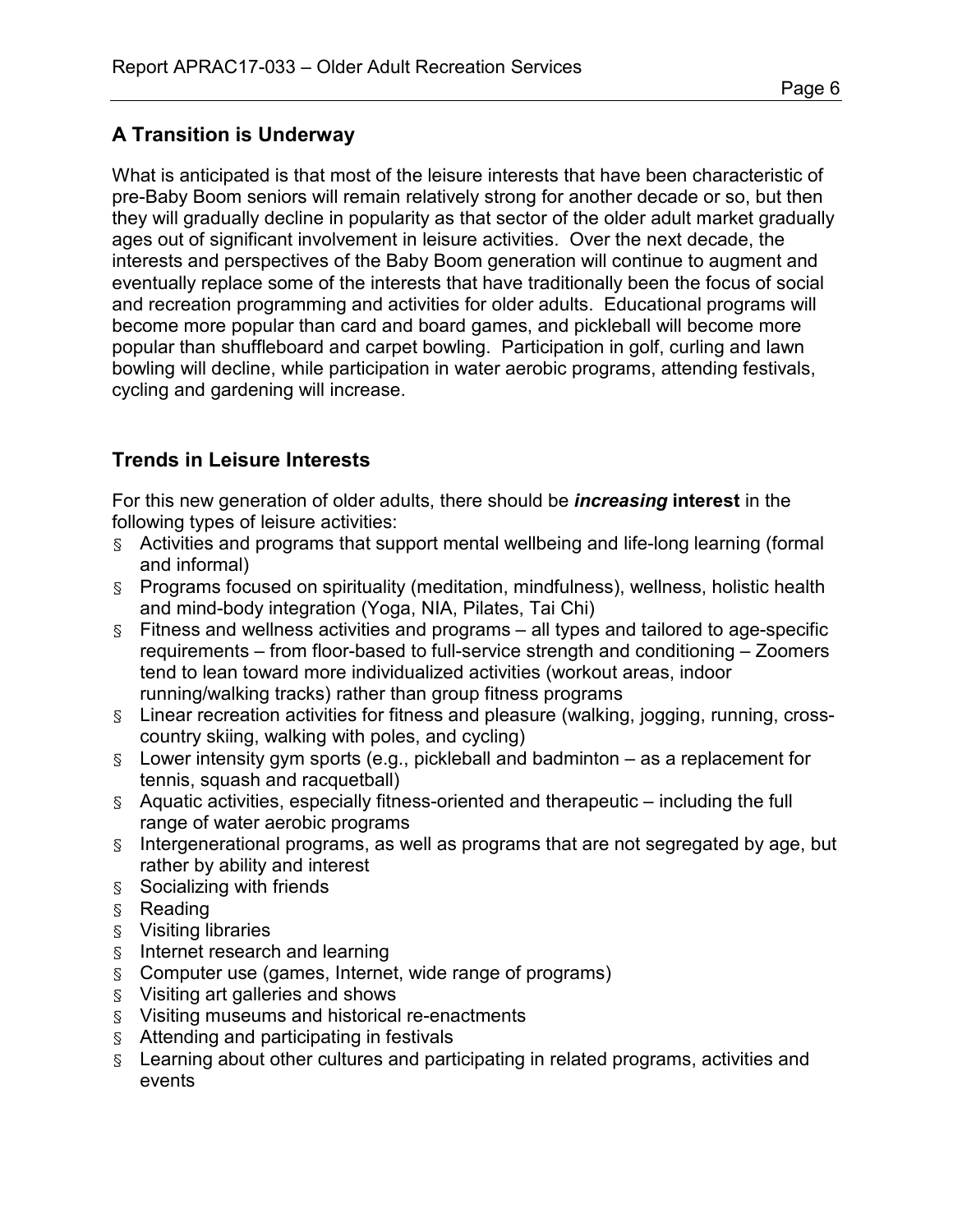- § Programs that involve and engage immigrant older adult populations and bring different cultures together to learn and share
- § Visiting markets (food fairs, crafts, art)
- § Attending dramatic arts, dance and music events for entertainment
- § The creative arts trending toward increasing interest in higher levels of endeavour, including digital photography, drawing and painting (all mediums), sculpture and wood carving
- § Orienteering and Geo-cashing
- § Nature study/appreciation, including bird watching, hiking, and cross-country skiing and biking, often in gentler environments
- § Gardening (individual and community)
- § Adapted team sports (low intensity baseball/softball, soccer and hockey on smaller, high quality playing surfaces)
- § Boating and fishing
- § Comfortable camping
- § Dining out
- § Travel

### **General Patterns**

- § It is anticipated that tomorrow's older adult will more likely want to mix with younger adults and participate in activities based on their ability rather than age. That will have implications for 'older adult-specific' programming that has been the norm for decades.
- § Most will not want to be labelled as a 'senior'. Zoomers will avoid programs, groups and facilities that are labelled 'seniors', 'older adults' or 'mature adults'. Activities such as bingo, shuffleboard, carpet bowling, and card and board games may be avoided by many of the new generation of older adults because they are often associated with an older generation of senior adults.
- § At least initially, Baby Boomers want to think 'young' and will pursue activities that help them maintain or improve their health and wellbeing. Health and wellness is very important to this generation, and programs and facilities to support physical health and mental wellbeing will be popular - and this generation will be willing to pay for these opportunities, because of their importance to them.
- § Safety and security will become increasingly important to this new brand of aging adults.
- § Most of this new generation will be more willing to pay for a program, course or organized activity than to volunteer to organize and offer it. Programs that blend the role of the programmer and the skills and abilities of the participants will create opportunities that are more empowering and rewarding to the participant, and provide more opportunities to learn, enhance leadership skills, broaden horizons and develop new skills.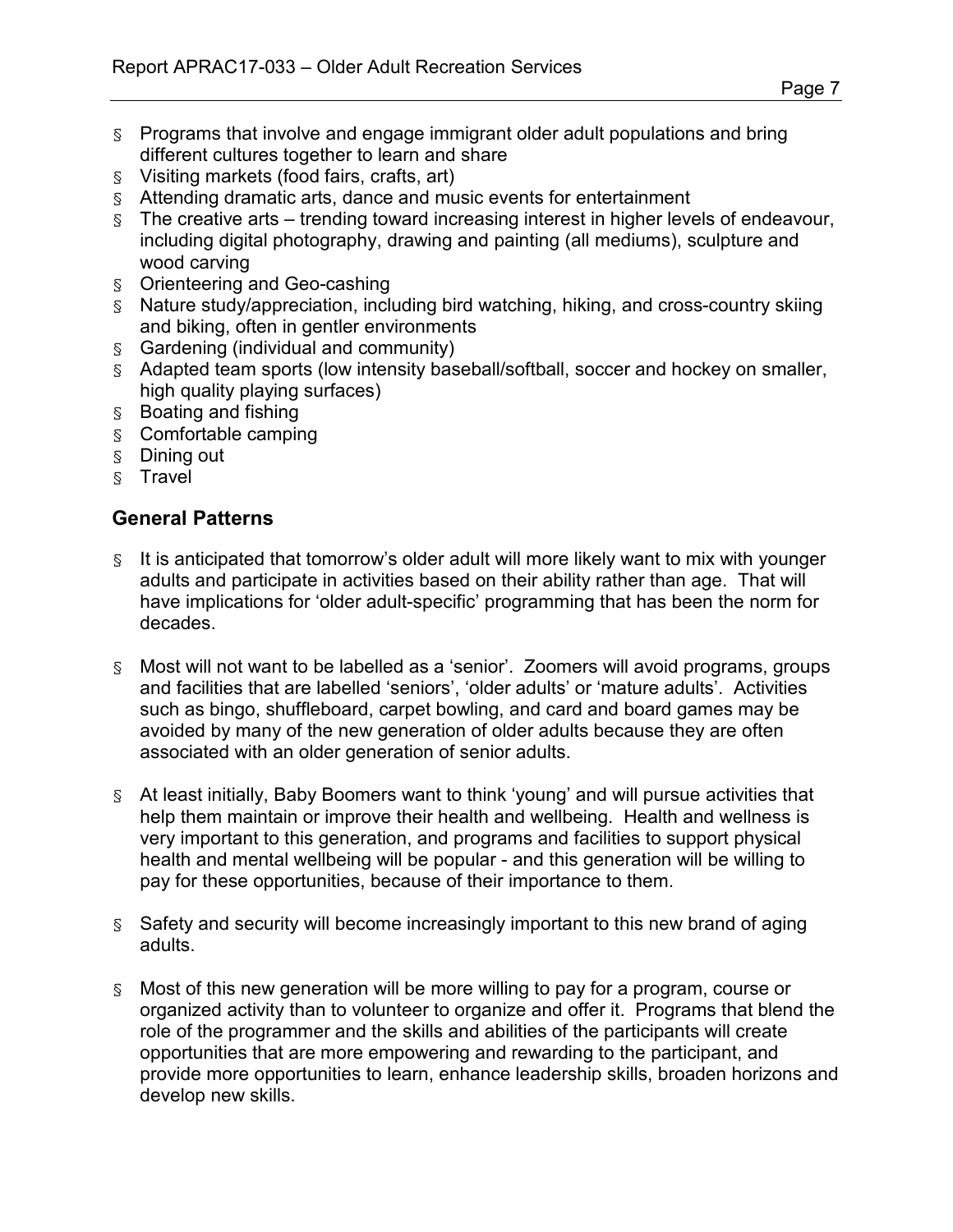- § This new generation of older adults will also expect quality services and facilities that will evolve with their interests, needs and abilities.
- § Because of busy schedules and time constraints, they will be increasingly interested in short duration program cycles and drop-in opportunities. Membership commitments will become increasingly less popular with this group. That will have significant implications for membership-based operational models.
- § The expectations of older adults re: volunteering are changing, increasingly influenced by the values, perspectives and experiences of the Baby Boom generation. Recent patterns have seen a lower level of involvement by new seniors – in terms of absolute numbers and hours-per-year of commitment. However, if volunteer opportunities are better matched to the skills, interests, expectations and schedules of Zoomers, and this new generation of volunteers are better supported, more are likely to volunteer and remain engaged.
- § With their full day time schedules and increased mobility, Zoomers will increasingly demand prime time at facilities, rather than the traditional weekday daytime periods.
- § An increasing proportion of the new generation of older adults tend to enjoy activities that are more individual and small group in nature rather than the traditional large group events. This will have implications for fitness programming, and many other large group-oriented and team activities.
- § Many municipalities have begun to make adjustment to provide the types and quality of facilities that are of increasing interest to adults of all ages. Examples include more trails (especially hard-surfaced), full-service fitness centres with programming tailored to the older adult, easy access to swimming and therapeutic pools, more facilities to support the creative arts, more performance facilities and special event spaces (indoor and outdoor), accessible washrooms, accessible outdoor culture and recreation facilities, higher quality food service facilities (including healthier food and beverages as well as adjacent, comfortable sitting/socializing areas/cafes), higher quality turf for playing fields and ball diamonds (safety issue), more adult-size outdoor sports facilities, amenity-rich arenas, and more shaded areas adjacent to outdoor facilities.
- § There is a trend away from stand-alone facilities such as arenas, swimming pools and seniors centres - and toward the clustering of facilities into medium to large, one-stop complexes that include a variety of complementary culture and recreation components plus other facilities such as a library, a health centre or specialized clinic, a municipal office, one or more secondary schools, etc. Within these multifacility complexes, there could be an older adult wing or component - primarily for middle-aged and older seniors who seek a less busy and more secure environment.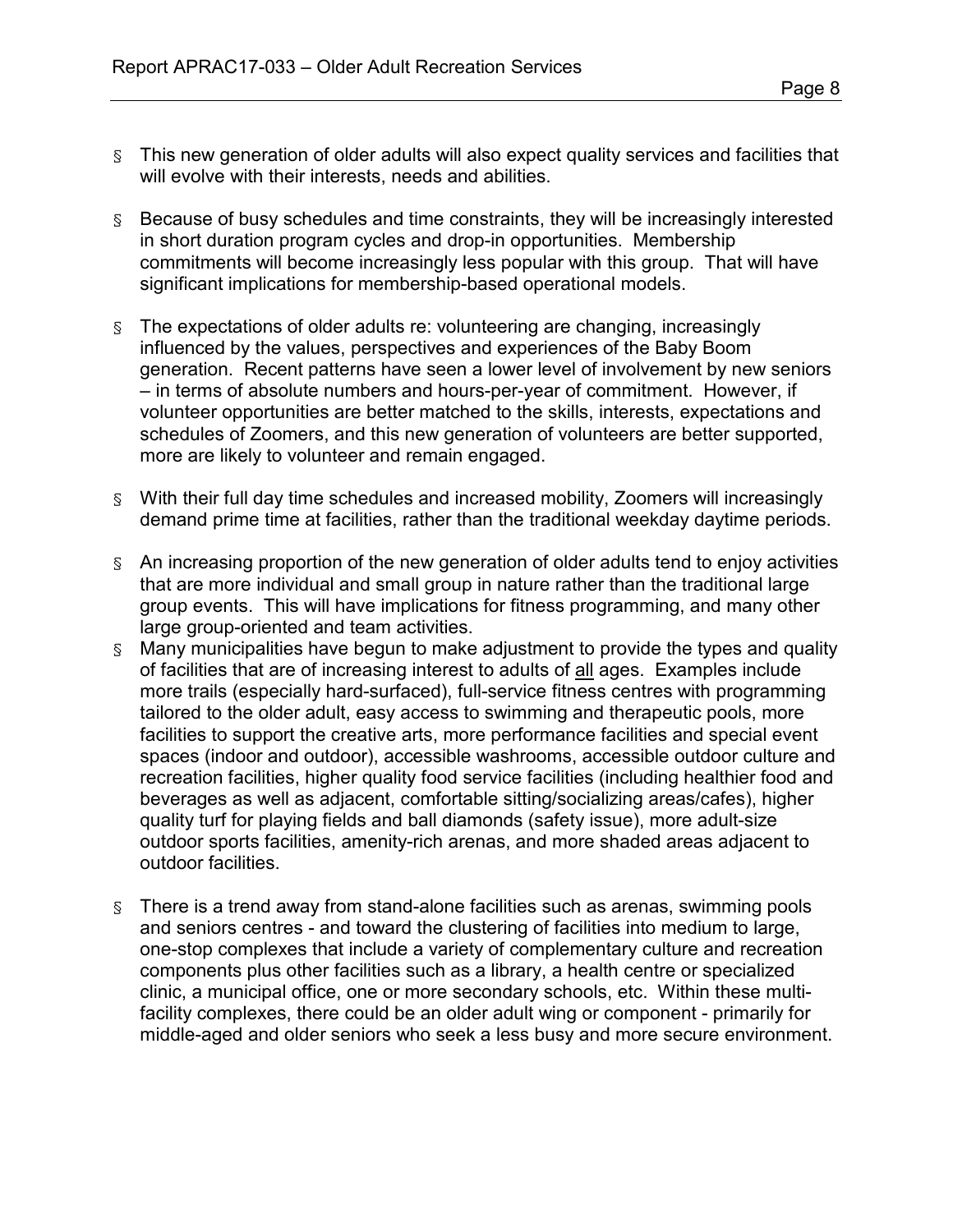### **The Profile of Members of Older Adult Centres**

From the 2010 Older Adult Centres' Association of Ontario study titled **Building Bridges for Tomorrow**, the following is the profile of current members of older adult centres:

- § All age categories of older adults age 55+.
- $\overline{S}$  Primary market is age 65-75 (41%) and 76-85 (35%). 8% are over the age of 85.
- § Boomer members have increased from 8% to 15% over the past ten years
- § Compared to the general population, older adult centres cater to a larger proportion of the 85+ population.
- § In general, older adult centres cater to individuals from lower to middle income brackets, including a very high proportion of single, low income women. Almost one quarter are considered low income and at or near the poverty line.
- § Older adult centres do not attract very many members from the population of new Canadians. Only 15% are from ethnic backgrounds and 4% are visible minorities. 91% have English as their first language.
- § Typically, three quarters of members are women. The proportion of males ranges between 16% and 34%.
- § Education levels vary with age, with the younger members tending to have achieved a higher level of education.
- § Almost 50% of members are single, divorced or widowed.
- § Over 40% of members live alone.
- § Members are generally very independent in terms of lifestyle and daily living. Less than 10% of members receive any type of community support services and less than 5% receive any type of in-home services.
- § Members tend to retain membership for a long time, with at least one quarter being members for more than 10 years, and more than half being members for more than five years.
- § For two thirds of members, the typical length of stay is two to four hours, and more than half of members attend two to four times per week.
- § One third of members live within two kilometres of their centre and 85% live within ten kilometres of the centre.
- § More than two thirds of members drive to the centre, with rural communities being even more dependent on the automobile. Less than 5% of members use special needs transportation. Almost one quarter stated that they might use the centre more if transportation was more available.
- § Less than one third of members are active at other leisure facilities.

### **Province-wide Program Participation and Interest in Programs by Members of Older Adult Centres (from Building Bridges for Tomorrow, 2010)**

- § Special event, trips and travel are the most popular activities at centres.
- § More than one third of members are interested in fitness programs/activities.
- § Educational programs are twice as popular as cards, dispelling the myth that older adult centres are primarily 'card clubs'.